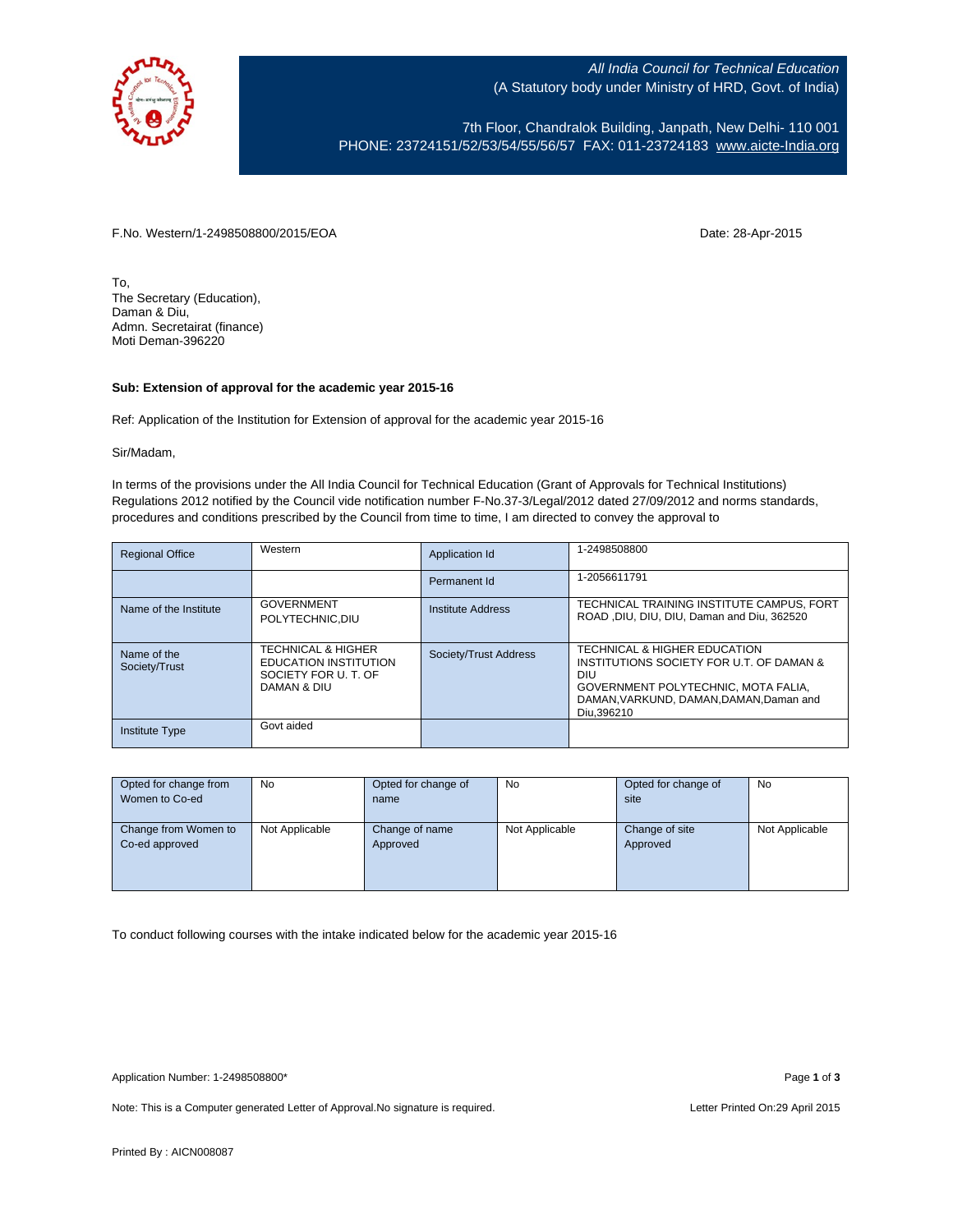

## All India Council for Technical Education (A Statutory body under Ministry of HRD, Govt. of India)

7th Floor, Chandralok Building, Janpath, New Delhi- 110 001 PHONE: 23724151/52/53/54/55/56/57 FAX: 011-23724183 [www.aicte-India.org](http://www.aicte-india.org/)

| Application Id: 1-2498508800<br>Program               | Shift        | Level          | Course                                  | Full/Part Time             | <b>Affiliating Body</b>                                                | Intake 2014-15 | Approved for<br>Intake<br>$15 - 16$ | <b>NRI Approval status</b> | status<br>Approval<br>$\overline{P}$ | Foreign Collaboration<br>Approval status |
|-------------------------------------------------------|--------------|----------------|-----------------------------------------|----------------------------|------------------------------------------------------------------------|----------------|-------------------------------------|----------------------------|--------------------------------------|------------------------------------------|
| <b>ENGINEERING</b><br><b>AND</b><br><b>TECHNOLOGY</b> | 1st<br>Shift | <b>DIPLOMA</b> | <b>CIVIL</b><br><b>ENGINEERING</b>      | <b>FULL</b><br><b>TIME</b> | State Board of<br>Technical<br>Examinations<br>Gujarat,<br>Gandhinagar | $\mathbf 0$    | 60                                  | <b>NA</b>                  | <b>NA</b>                            | <b>NA</b>                                |
| <b>ENGINEERING</b><br><b>AND</b><br><b>TECHNOLOGY</b> | 1st<br>Shift | <b>DIPLOMA</b> | <b>ELECTRICAL</b><br><b>ENGINEERING</b> | <b>FULL</b><br><b>TIME</b> | State Board of<br>Technical<br>Examinations<br>Gujarat,<br>Gandhinagar | $\Omega$       | 60                                  | <b>NA</b>                  | <b>NA</b>                            | <b>NA</b>                                |
| <b>ENGINEERING</b><br><b>AND</b><br><b>TECHNOLOGY</b> | 1st<br>Shift | <b>DIPLOMA</b> | <b>MECHANICAL</b><br><b>ENGINEERING</b> | <b>FULL</b><br><b>TIME</b> | State Board of<br>Technical<br>Examinations<br>Gujarat,<br>Gandhinagar | $\Omega$       | 60                                  | <b>NA</b>                  | <b>NA</b>                            | <b>NA</b>                                |

Note: Validity of the course details may be verified at www.aicte-india.org>departments>approvals

The above mentioned approval is subject to the condition that GOVERNMENT POLYTECHNIC,DIU shall follow and adhere to the Regulations, guidelines and directions issued by AICTE from time to time and the undertaking / affidavit given by the institution along with the application submitted by the institution on portal.

In case of any differences in content in this Computer generated Extension of Approval Letter, the content/information as approved by the Executive Council / General Council as available on the record of AICTE shall be final and binding.

Strict compliance of Anti-Ragging Regulation:- Approval is subject to strict compliance of provisions made in AICTE Regulation notified vide F. No. 37-3/Legal/AICTE/2009 dated July 1, 2009 for Prevention and Prohibition of Ragging in Technical Institutions. In case Institution fails to take adequate steps to Prevent Ragging or fails to act in accordance with AICTE Regulation or fails to punish perpetrators or incidents of Ragging, it will be liable to take any action as defined under clause 9(4) of the said Regulation.

> **Dr. Avinash S Pant Actg Chairman, AICTE**

Application Number: 1-2498508800\* Page **2** of **3**

Note: This is a Computer generated Letter of Approval.No signature is required. Letter According the state of Approval.No signature is required.